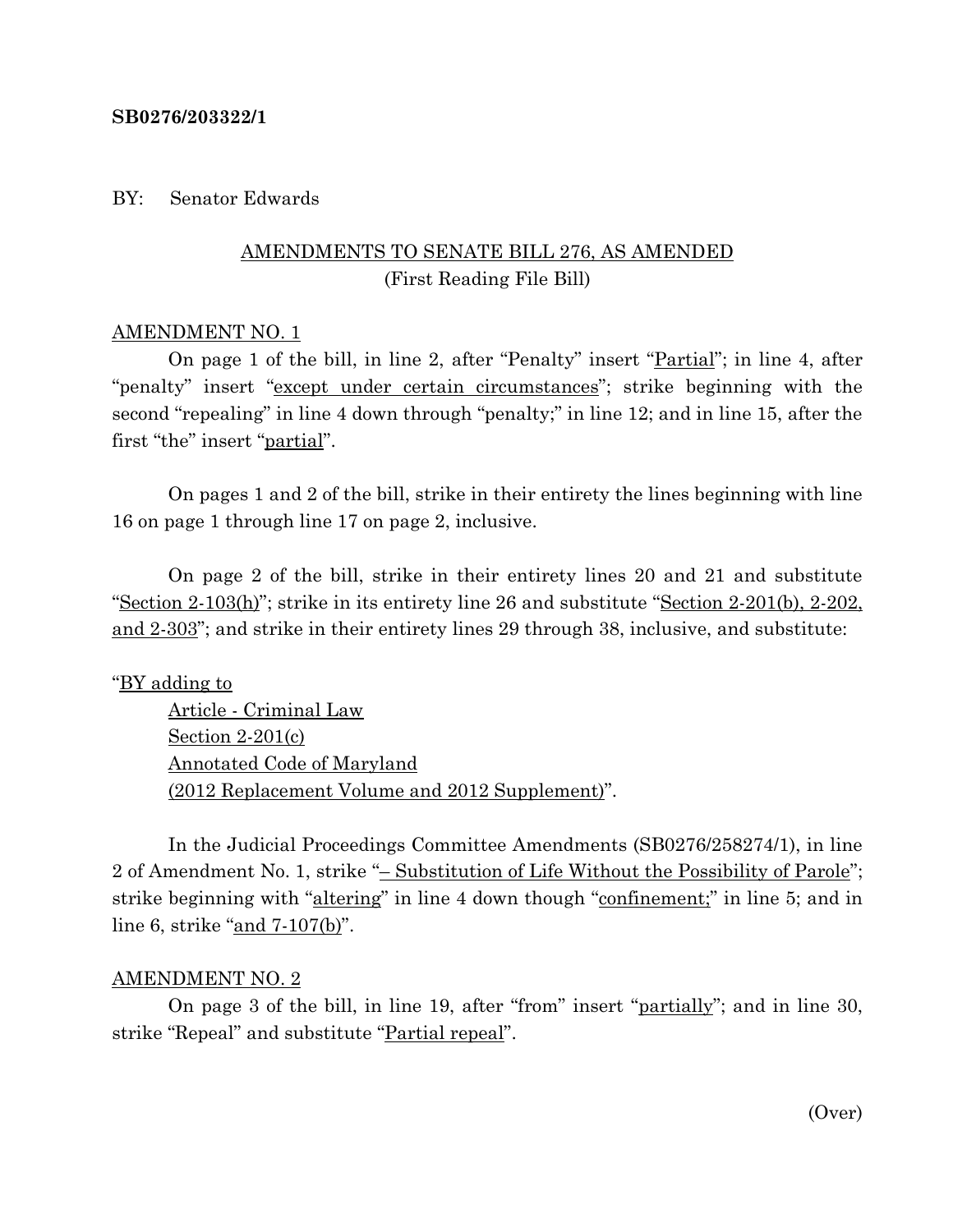## **SB0276/203322/1 EDWARDS Amendments to SB 276 Page 2 of 4**

On pages 3 and 4 of the bill, strike in their entirety the lines beginning with line 32 on page 3 through line 2 on page 4, inclusive.

On page 4 of the bill, in line 3, strike "3." and substitute "1."; and in the same line, strike "AND BE IT FURTHER ENACTED" and substitute "BE IT ENACTED BY THE GENERAL ASSEMBLY OF MARYLAND".

On pages 4 through 10 of the bill, strike in their entirety the lines beginning with line 5 on page 4 through line 14 on page 10, inclusive.

In the Judicial Proceedings Committee Amendments, in lines 2 and 3 of Amendment No. 2, strike "**CHANGE A SENTENCE OF DEATH INTO A SENTENCE OF LIFE WITHOUT THE POSSIBILITY OF PAROLE**".

On page 11 of the bill, in line 10, strike "A" and substitute "**SUBJECT TO SUBSECTION (C) OF THIS SECTION, A**"; after line 18, insert:

# "**(C) A PERSON WHO COMMITS A MURDER IN THE FIRST DEGREE IF THE VICTIM WAS A CHILD ABDUCTED IN VIOLATION OF § 3-503(A)(1) OF THIS ARTICLE MAY BE SENTENCED TO DEATH IN COMPLIANCE WITH § 2-202 OF THIS SUBTITLE AND SUBTITLE 3 OF THIS TITLE.**";

in line 19, strike the bracket; in line 20, after "degree" insert "**UNDER § 2-201(C) OF THIS SUBTITLE**"; strike beginning with the colon in line 23 down through "(i)" in line 24; in line 24, strike "and"; strike in their entirety lines 25 and 26; and in lines 27 and 28, strike beginning with "with" in line 27 down through the comma in line 28.

On page 12 of the bill, in line 1, strike "with respect to  $\S 2-303(g)(1)(i)$  of this title,".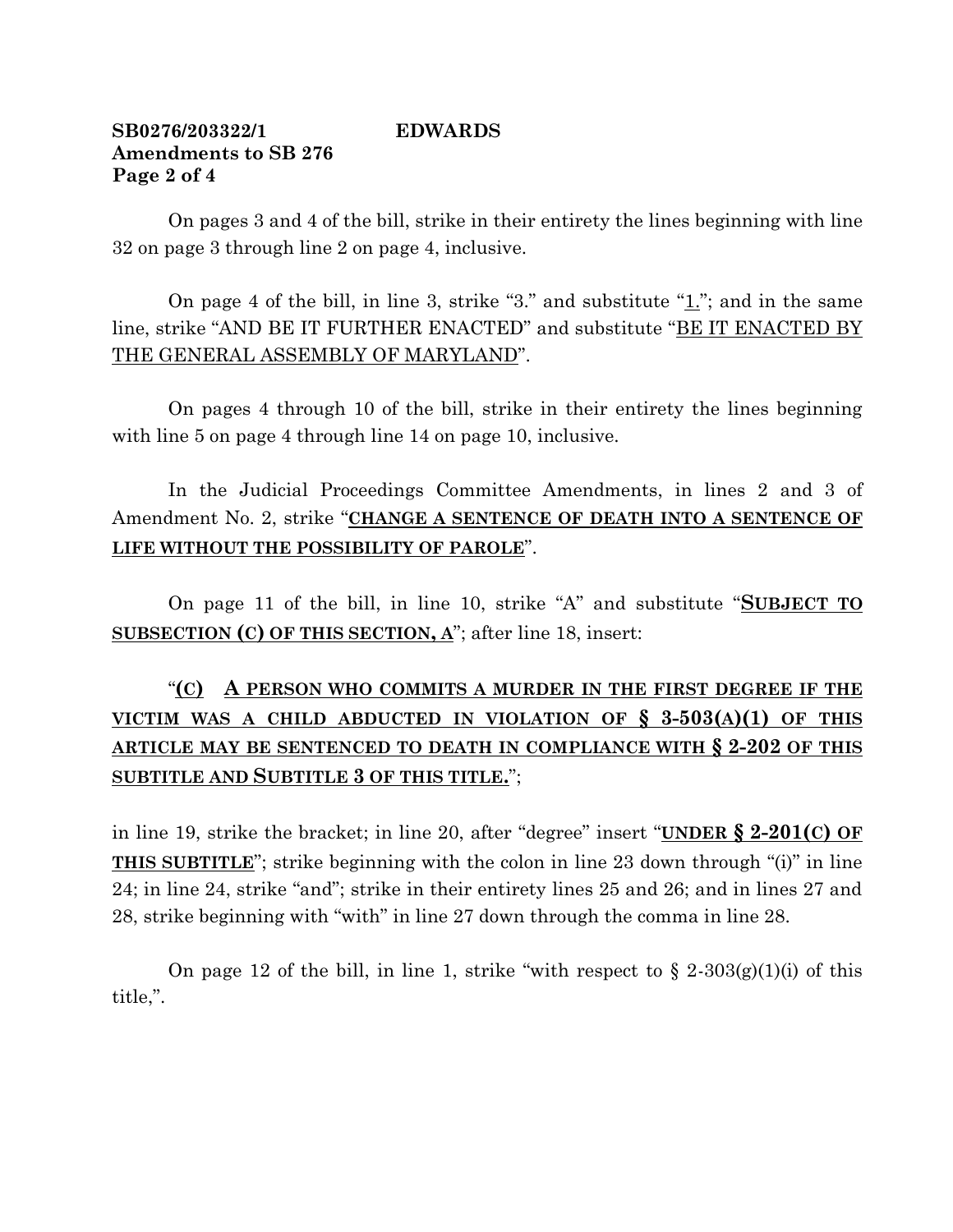### **SB0276/203322/1 EDWARDS Amendments to SB 276 Page 3 of 4**

On page 13 of the bill, in lines 4 and 14, in each instance, strike the bracket; and strike in their entirety lines 5 through 13, inclusive.

On page 15 of the bill, strike in their entirety lines 10 through 13, inclusive; and in lines 14, 17, and 19, strike "(iii)", "(iv)", and "(v)", respectively, and substitute "**(II)**", "**(III)**", and "**(IV)**", respectively.

On pages 16 and 17 of the bill, strike in their entirety the lines beginning with line 21 on page 16 through line 5 on page 17, inclusive.

On page 16 of the bill, strike beginning with "any" in line 6 down through "exists" in line 7 and substitute "**A DETERMINATION HAS BEEN MADE**"; in line 7, strike the colon and substitute "**THAT**"; strike in their entirety lines 8 through 18, inclusive; in line 19, strike "(v)"; and in line 20, strike the semicolon and substitute a period.

On page 17 of the bill, in line 6, strike "one or more of"; and in line 7, strike "circumstances exist" and substitute "**CIRCUMSTANCE EXISTS**".

On page 18 of the bill, strike beginning with "one" in line 1 down through "circumstances" in line 2 and substitute "**THE CIRCUMSTANCE**"; in lines 30, 31, and 32, in each instance, strike "circumstances" and substitute "**CIRCUMSTANCE**"; and in line 31, strike "outweigh" and substitute "**OUTWEIGHS**".

On page 19 of the bill, in lines 1 and 12, in each instance, strike "outweigh" and substitute "**OUTWEIGHS**"; in lines 3 and 15, in each instance, strike "do" and substitute "**DOES**"; in line 9, strike "each" and substitute "**THE**"; in line 11, strike "any" and substitute "**THE**"; and in lines 11 and 14, in each instance, strike "circumstances" and substitute "**CIRCUMSTANCE**".

On page 20 of the bill, in line 14, strike the bracket.